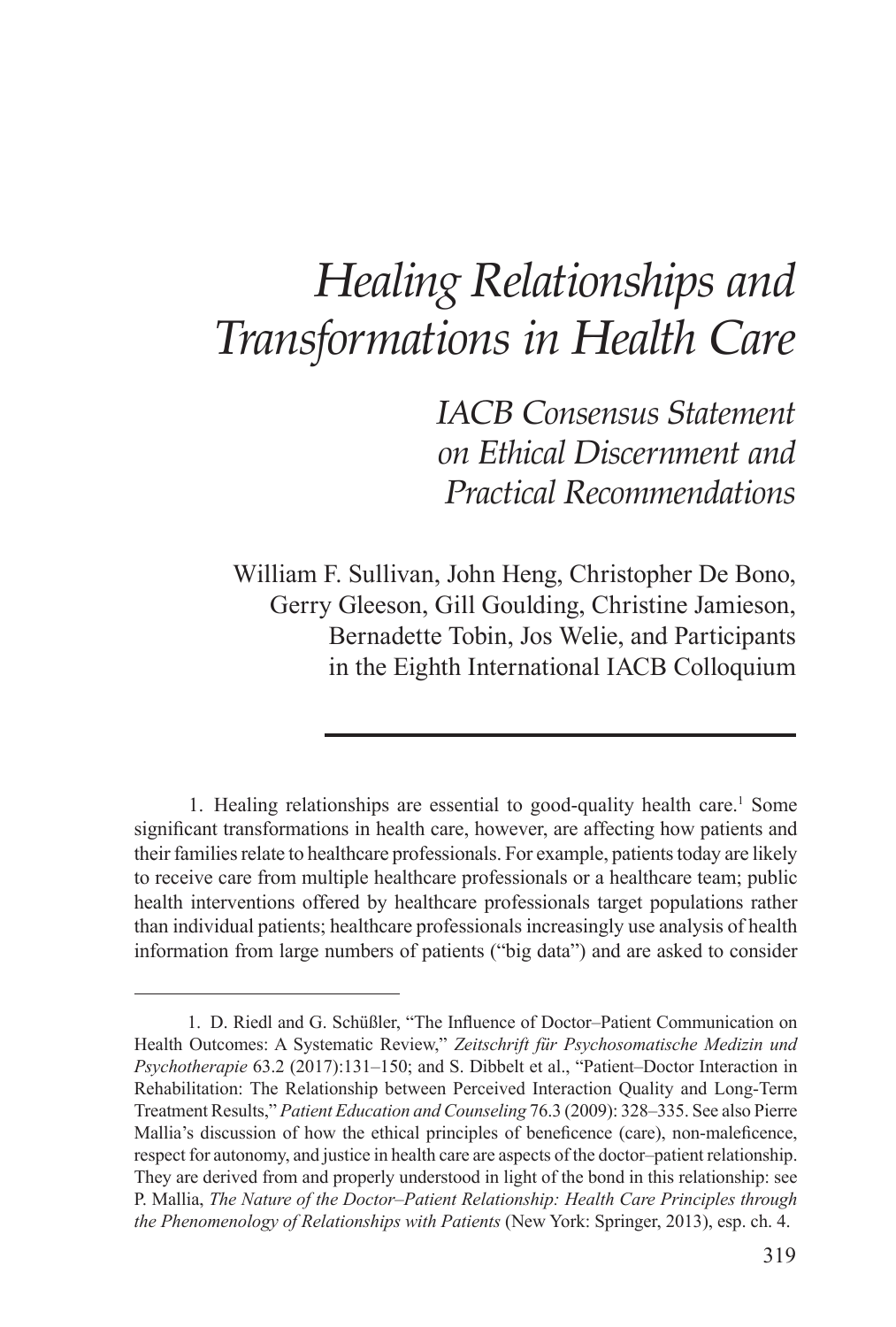economic incentives and costs as the most important factors in determining the care that particular patients receive; patients are accessing health information through Internet search engines and social media; and they sometimes receive health advice from their health professionals through email or electronic consultations. Health care has become increasingly specialized, and the provision of health care is often fragmented; as a result, it is difficult to maintain continuity of relationships of patients and their families with healthcare professionals, particularly when care is complex or when there are transitions to different systems of care, such as from pediatric to adult healthcare services. Changes such as these are having an impact on the quality of health care, for both good and ill.

 2. From June 4 to 9, 2017, fifty-five bioethicists, healthcare professionals, and patient and family advocates were invited to participate in the Eighth International Colloquium organized by the International Association of Catholic Bioethics (IACB) and sponsored by the Order of Malta. They met at the Villa Palazzola near Rome to discuss the topic of healing relationships and transformations in health care. The following consensus statement presents the main conclusions of this colloquium and offers patients and their families, healthcare professionals, healthcare organizations, and policy makers some recommendations for ethical discernment and action.

## **Ethical Discernment**

 3. Humans desire a flourishing life that includes physical, mental, social and spiritual well-being.<sup>2</sup> Fragility, illness, losses, and the anticipation of death, however, are also experiences of human limitation. From these experiences of limitation emerge the need of persons for healing (or restoration to well-being) and for finding ultimate meaning and value in life.

 4. Because humans are social beings, healing of the whole person will always require relationships with other persons.<sup>3</sup> Healthcare professionals participate in

 <sup>2.</sup> Daniel P. Sulmasy, "A Biopsychosocial-Spiritual Model for the Care of Patients at the End of Life," *Gerontologist* 42, spec no. 3 (October 2002): 24–33; and Pontifical Council for Pastoral Assistance to Health Care Workers, *New Charter for Health Care Workers* (Philadelphia: National Catholic Bioethics Center, 2017), n. 2: "To protect, recover and improve physical, psychological, and spiritual health means to serve life in its totality."

 <sup>3.</sup> Edmund D. Pellegrino, "The Reconstruction of Medical Morality," *American Journal of Bioethics* 6.2 (March–April 2006): 65–71; Paul Ricoeur, "Les trois niveaux du jugement médical," in *Le Juste 2* (Paris: Editions Esprit, 2001), 227–243; Jean Vanier, *Becoming Human* (Toronto: Anansi Press, 1998), 1–68; and Thomas E. Reynolds, *Vulnerable Communion: A Theology of Disability and Hospitality* (Grand Rapids, MI: Brazos Press, 2008), 48–52. The *Catechism of the Catholic Church* (1992) proposes that "the human person needs to live in society. Society is not for him an extraneous addition but a requirement of his nature. Through the exchange with others, mutual service and dialogue with his brethren, man develops his potential; he thus responds to his vocation" (n. 1879). An ethics of reciprocity and relationality, which applies to healing relationships in health care, can also be based theologically on the Christian understanding of human participation in the Trinitarian life of God. See A. Ferrari, *Trinità ed etica* (Rome: Città Nuova Editrice, 2016).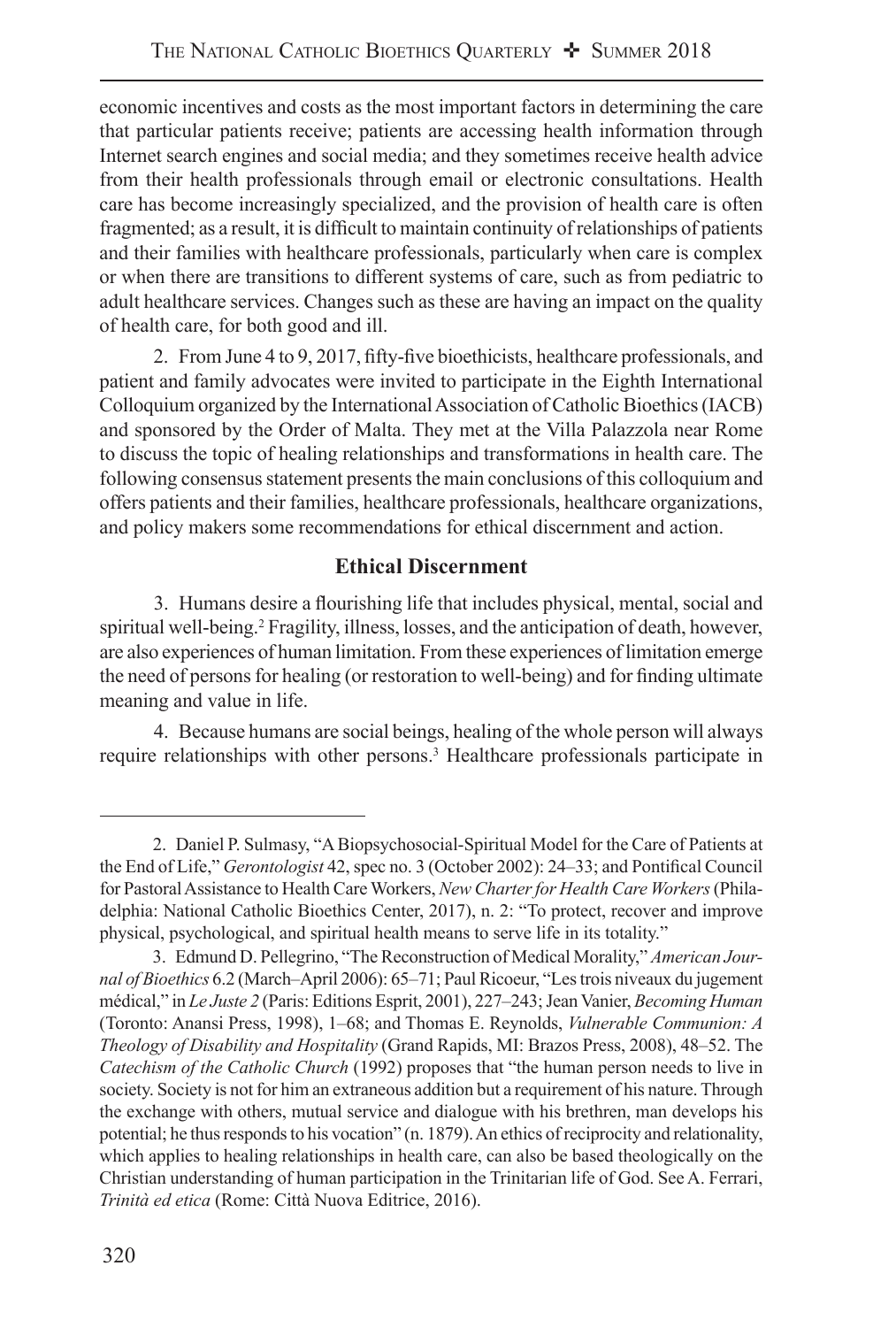healing by applying their specialized knowledge and skills to cure or prevent injury and disease, protect, restore or improve functioning, and caring in other ways that accompany, bring comfort to and promote coping of people who experience disability, illness or loss. Enhancing the quality of the relationship and the reciprocal therapeutic alliance of patients with healthcare professionals is the core of what has been called *patient-* or *person-centered health care*. 4

 5. Fundamental to healing relationships in health care is the positive regard for the intrinsic dignity and worth of the patient. This involves promoting the patient's integral good and the patient's participation in making decisions regarding her or his health care. Healthcare professionals should attend to *being with* patients and their families and not only providing them with assessments and interventions. Being-with includes being reliable, being present, being attentive, listening, showing compassion and empathy, being trustworthy, facilitating communication, supporting decision making, and inviting input to improve the health and healthcare experiences of patients and their families. Such ways of relating are possible and should be fostered in all healthcare settings or encounters.<sup>5</sup>

 6. Continuity in healthcare relationships can offer support to patients and their families during significant periods of change in their lives, such as during transitions to adulthood, parenthood, aging, or the end of life.<sup>6</sup>

 5. Recent authors have criticized ethical theories such as virtue ethics or ethics of care, which support attending to healing relationships in health care, because such approaches to health care can generate unrealistic expectations and moral distress for healthcare professionals who are unable to meet such expectations, e.g., nurses in healthcare settings that provide insufficient resources and support. We understand this as a problem that needs to be addressed by funders and healthcare systems that allocate healthcare resources, and not as a fundamental philosophical problem with virtue ethics or ethics of care.

 <sup>4.</sup> Although the use of the terms *patient-centred care* and *person-centred care* is widespread, the meanings of these terms are not identical or universally accepted. At the Eighth International IACB colloquium, Dr. Luis Salvador-Carulla helpfully provided definitions for these terms as follows: *Patient-centred care* is generally applied at the level of the individual who is a health service user and already within the system. *Person-centred care* involves care approaches and practices that see the person as a whole with many levels of needs and goals coming from that person's personal characteristics and social determinants of health (e.g., education, income). Person-centred health care proposes that the whole person and the person's goals are at the centre of care. Accordingly, health care is organized in relation to an individual's needs and goals rather than around disease-specific service silos. It is guided by the ethical principle of respect for the autonomy, dignity, and responsibility of each person. It considers the person and the person's family caregivers as the experts on their own context and situation. It refers to both patients and non-patients or groups who have health-related needs in terms of being at risk of various conditions and requiring protective or preventative interventions as individuals to mitigate these risks, rather than a set of conditions or diagnoses.

 <sup>6.</sup> E. Michiels et al., "The Role of General Practitioners in Continuity of Care at the End of Life: A Qualitative Study of Terminally Ill Patients and Their Next of Kin," *Palliative Medicine* 21.5 (July 2007): 409–415.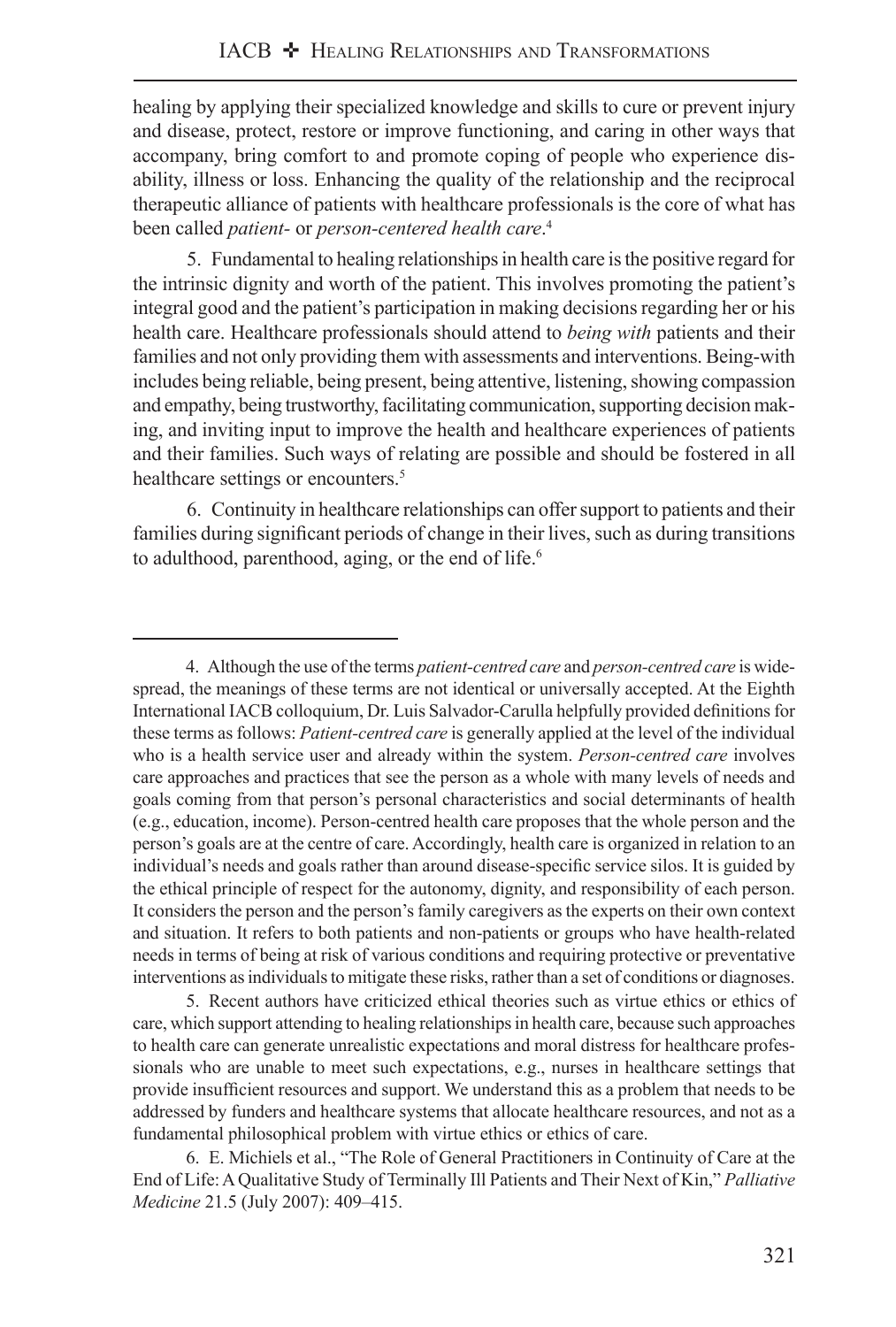7. Because humans are spiritual beings, healing of the whole person will entail supporting the possibility of discussing questions regarding ultimate meaning and value.<sup>7</sup>

 8. Because there are aspects of human healing that go beyond what any individual can offer, cooperation with other healthcare professionals and with the patient's family caregivers and community is often necessary for good holistic care.<sup>8</sup>

 9. Communities have a responsibility to pursue a good of order or common good<sup>9</sup> that enables healing by promoting the just distribution of healthcare resources to all.

10. Healing in health care is facilitated by healthcare professionals' knowledge of the patient, her or his family, community, culture, and environment as well as perspectives, goals, and values. This familiarity is normally gained through healthcare professionals establishing stable, long-term relationships with patients and their family caregivers. In any clinical encounter (including those that are one-time only or intermittent), healthcare professionals should learn as much as possible about the patient and her or his context and invite patients and their family caregivers to share their perspectives and values relating to health goals and interventions. Discussing these matters takes time and effective communication. It sometimes entails exchange and integration of health information regarding the patient between two or more healthcare professionals and organizations.

11. Support for ethical deliberation is an important aspect of healing relationships in health care. In ethical deliberation, patients and their healthcare providers each have specific roles, and both strive, through dialogue, to discern which healthcare assessments and interventions are medically appropriate and acceptable. Input from patients and their family caregivers aids healthcare professionals' diagnoses and

 <sup>7.</sup> Edmund D. Pellegrino and David C. Thomasma, *For the Patient's Good: The Restoration of Beneficence in Health Care* (Oxford: Oxford University Press, 1987). For Christians, ultimate meaning and value (what Pellegrino calls the "spiritual good of the patient") is communion with God. Pontifical Council for Pastoral Assistance to Health Care Workers, *New Charter for Health Care Workers*, n. 1: "Man has unassailable value: he possesses an eternal vocation and is called to share in the Trinitarian love of the living God." Questions regarding ultimate meaning and value also arise for those who consider themselves to be atheists and agnostics.

 <sup>8.</sup> These include, for example, family members of patients and others who give care, the patient's community of supporters, those who address the social determinants of health, and those who provide spiritual care.

 <sup>9.</sup> The *Compendium of the Social Doctrine of the Church*, by the Pontifical Council for Justice and Peace (Vatican City: Libreria Editrice Vaticana, 2004), explains the Catholic understanding of the common good in these terms: "*The principle of the common good, to which every aspect of social life must be related if it is to attain its fullest meaning, stems from the dignity, unity and equality of all people*. According to its primary and broadly accepted sense, *the common good* indicates 'the sum total of social conditions which allow people, either as groups or as individuals, to reach their fulfilment more fully and more easily'" (n. 164, original emphasis). This understanding of the common good is different from the utilitarian notion of the greatest good for the greatest number of people.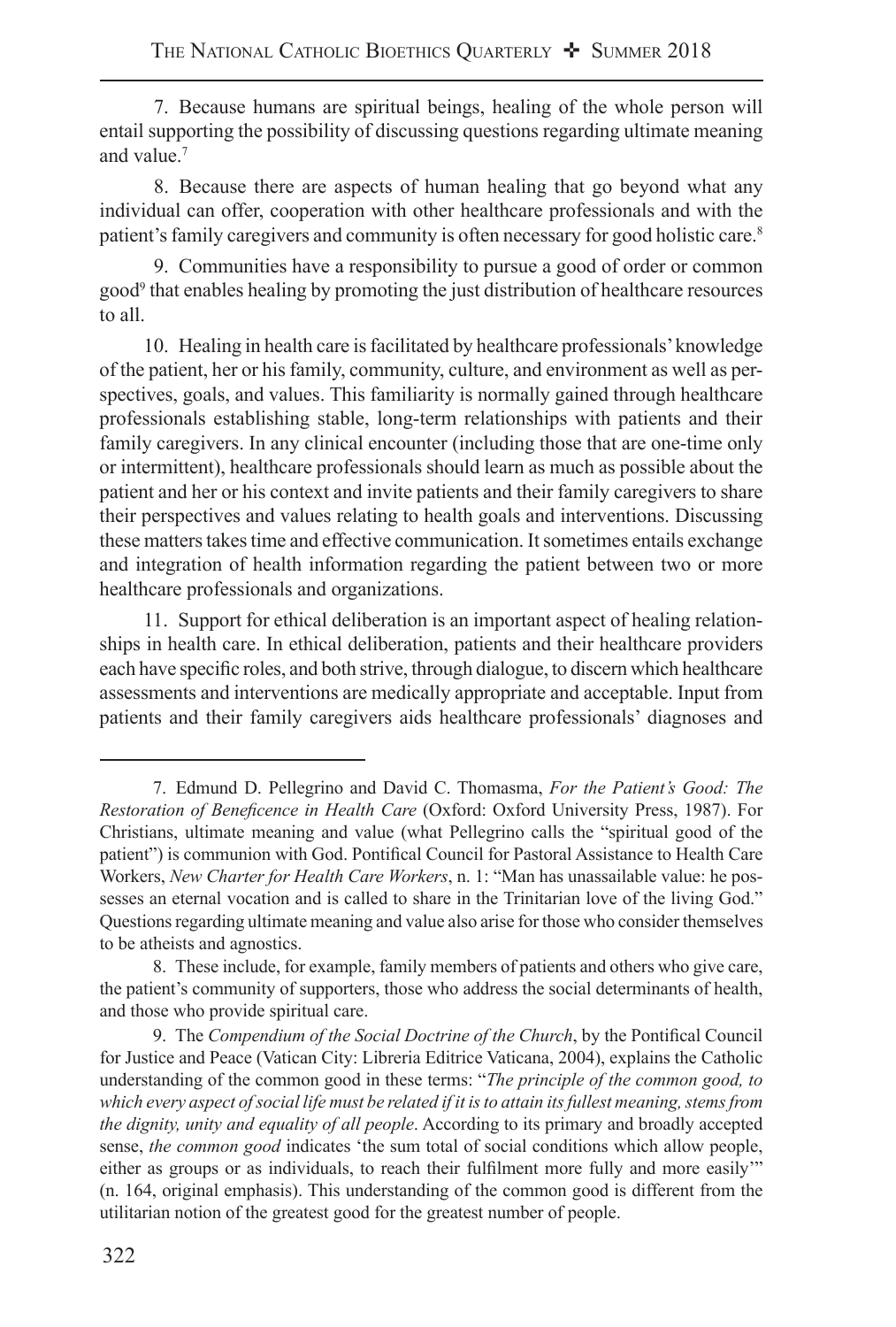recommended interventions. Ethical deliberation involves the patient and family's discerning among proposed options, with a view to identifying preferred interventions based on their values and goals of care.<sup>10</sup> Clinical judgments and goals of care can be reconsidered as new questions and circumstances arise. Hence, a relationship of patients and family caregivers with a healthcare professional or team that is maintained over time is optimal for ethical deliberation. In such relationships, too, trust is more easily established, and healthcare professionals can articulate and discuss the values behind their recommended interventions and why these are worthy of consideration by patients and their family caregivers.<sup>11</sup> When patients, family caregivers and healthcare professionals cannot agree on goals of care or corresponding interventions, they should together seek solutions that maintain mutual respect and trust. Arriving at such solutions might require mediation by an impartial third party, such as an ethicist or, if this is unsuccessful, arranging for transfer of care.

# **Practical Recommendations**

In light of these ethical considerations, participants in the Eighth IACB International Colloquium discussed four transformations, listed below, that are having or have the potential to have an impact on healing relationships in health care, for good or ill. They concluded with the following recommendations:

12. *Health care provided by several healthcare professionals and systems* 

- a. Healthcare teams and networks should be supported and promoted to provide holistic care of patients, especially patients with complex health needs.
- b. Such teams and networks should adopt an integrated interdisciplinary approach to caring for patients.
- c. There should be support for facilitating health information exchange and discussion within healthcare teams and networks.
- d. In consultation with the patient and family caregivers, someone (e.g., a primary care physician, nurse or case manager) in each team or network should be designated to be responsible for coordinating care and communications.
- e. Healthcare professionals should be provided with education to develop skills for effective integrated interdisciplinary teamwork and supports to cope with the challenges associated with such work.

#### 13. *Health information technologies* (*HIT*)

 a. The use of health information technologies (e.g., electronic medical records) can be supported if the end is to increase the efficiency of healthcare practices

<sup>10.</sup> As an example, advance care planning and ethical deliberation with patients and their family caregivers regarding their goals of care at the end of life can counteract the excessive medicalization of dying.

<sup>11.</sup> See the discussion of the "deliberative model" in E. J. Emanuel and L. L. Emanuel, "Four Models of the Physician–Patient Relationship," *JAMA* 267.16 (April 22, 1992): 2221–2226.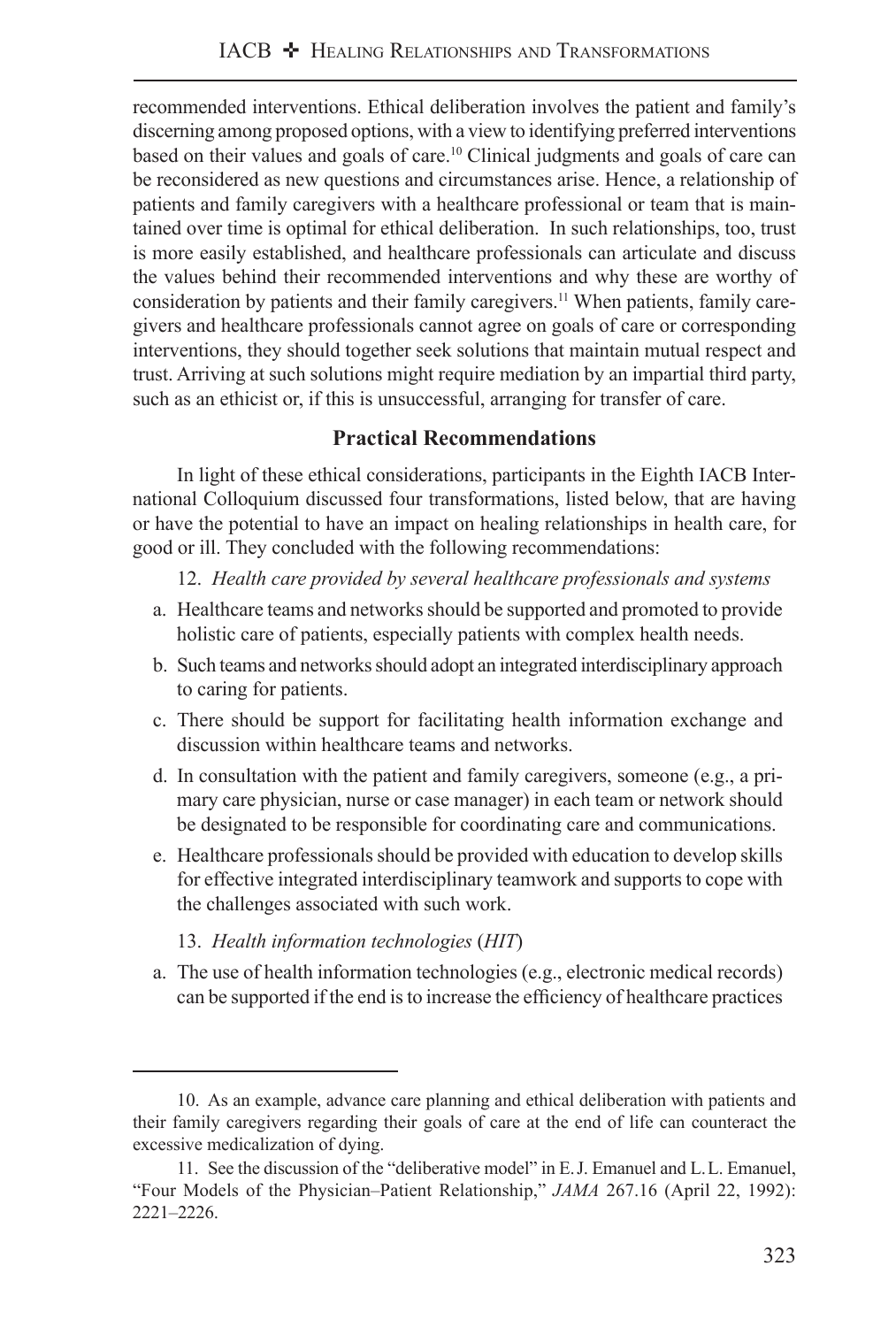and systems in order to enable healthcare professionals to focus more on the personal and relational aspects of care (e.g., coaching patients).

- b. Some information technologies (e.g., at-home health monitors) can enhance healthcare professionals' knowledge of patients and factors that increase their health risks (e.g., of an adverse event or reaction to medications or other interventions) or trigger a behavioural or mental health crisis. The use of such technologies is acceptable and encouraged if they support patients and their family caregivers in communicating with healthcare professionals to improve health monitoring, prevention, and care.
- c. The use of health information technologies, such as social media or electronic consultations for socially isolated patients and those who otherwise would be unable or unwilling to access healthcare services, is justifiable ethically, provided that supports, accommodations, and other efforts continue to be made to encourage and include such patients in more personal and relational forms of health care.
- d. Internet search engines and social media can help to inform patients and their families, prepare them for healthcare appointments, and support their decision making. The use of such health information technologies, however, should not replace the role of healthcare professionals in helping patients and their family caregivers to interpret health information in ways that are relevant and meaningful to the patient and family, to evaluate such information, and to engage with them in ethical deliberations.
- e. Precision medicine (also known as stratified or personalized medicine), which is based on large-scale computer analysis of biological and other health-related data, can have many benefits, actual and aspirational, for supporting clinical decision making. These data, however, are limited insofar as they do not represent the health needs of specific patients or address the totality of the patient (e.g., they do not address their psychological, social, and spiritual dimensions). While knowledge derived from precision medicine can be useful for healthcare professionals to consult in their diagnoses and judgments regarding possible effective interventions for patients, it should be integrated into a holistic understanding of the patient and her or his context, perspectives, healthcare goals, and values.
- f. The use of health information technologies can be supported for public health promotion and research purposes if privacy and confidentiality of health information obtained from patients and their families are safeguarded. Such safeguards also maintain the trust of patients and their families in healthcare professionals and organizations engaged in such research.
- g. Access to health information technologies for the ends above should be equitable. Their use in health care should not lead to disparities in health care between those who are able to access and use such technologies and those who are not.
- h. Information attained by precision medicine should never be used to discriminate against individuals or groups based on their susceptibility to illness or disability, poor response to interventions or other health-related characteristics.
- i. There should be regulation of ownership and control of health information and related technologies and ethical accountability for their use.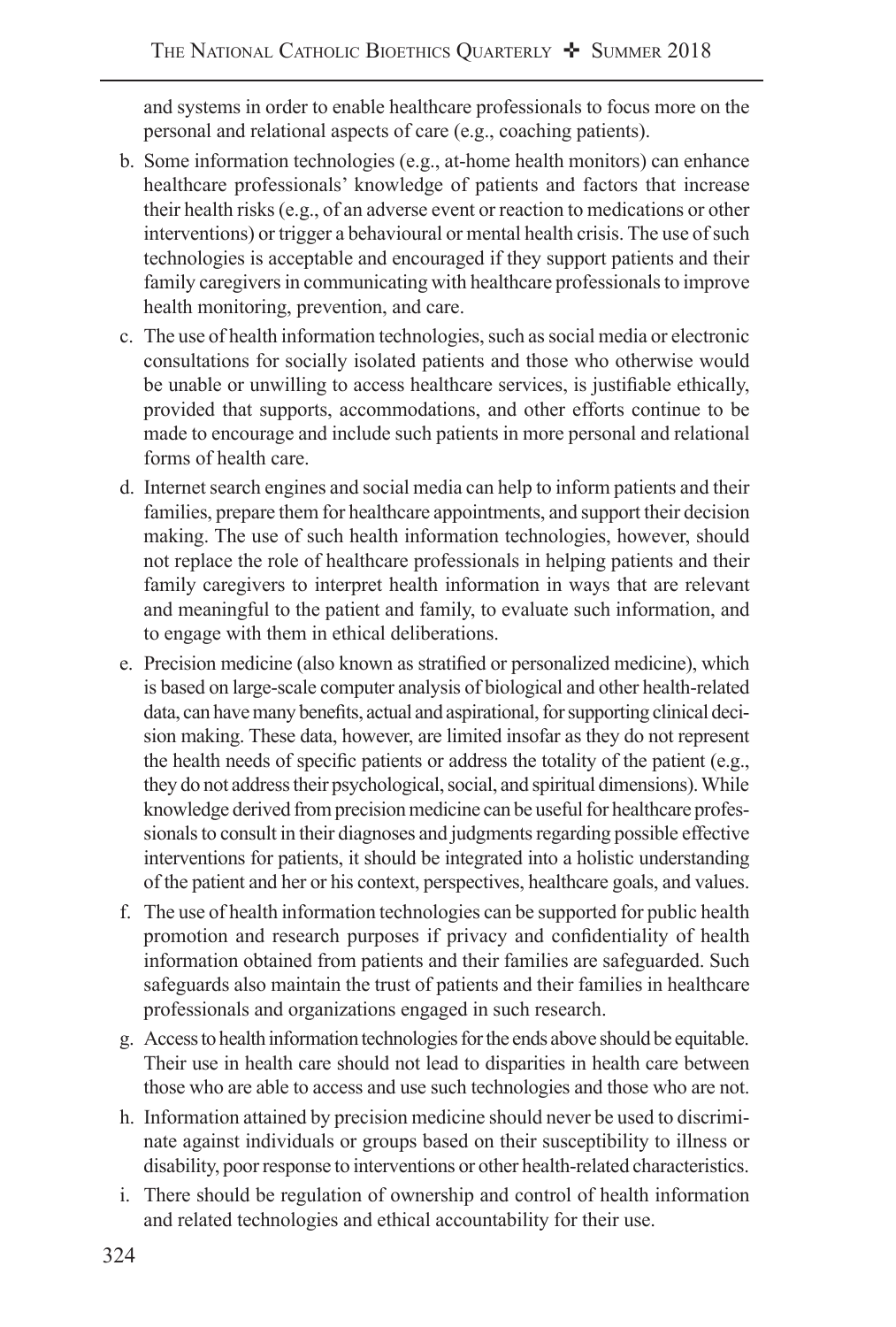- 14. *Economic factors influencing clinical decision making and health policy*
- a. Relationships in health care should never be regarded as negotiated contracts in which health care is treated as a commodity only.
- b. The use of health information technologies to determine cost-effective interventions should be for the goal of improving health care of patients and promoting equity (ensuring that the benefits of health care are fairly distributed among all in society) and not for the goal of maximizing revenue for healthcare professionals or healthcare organizations.
- c. There should be special concern in allocating healthcare resources for patients whose health needs are complex, who experience disparities or barriers to accessing the health care they need, or who are not in a position to advocate for themselves. In allocating healthcare resources, priority should not be given to patients solely on the basis of certain quality-of-life or productivity assessments that are abstractly or reductively defined, such as in clinical guidelines and policies that are based on the goal of maximizing quality-adjusted life year (QALY) measures.
- d. Resources allocated to developing and using health information technologies should not displace more basic and urgent priorities in health care in the world today, such as access of everyone to a basic level of health care, including primary health care, preventive care, and palliative care.

15. *Maintaining the integrity and continuity of healing relationships*

- a. Healthcare professionals and organizations should attend especially to providing support and continuity of health care as patients and their family caregivers undergo challenging life-phase transitions and losses, such as transition to adulthood, old age, and the end of life.
- b. This is an ethical responsibility not only of healthcare professionals and organizations but also of the entire community. Communities should encourage and adequately support complementary and informal networks of caregiving, for example, by friends, neighbours, and volunteer members of faith communities and service organizations.
- c. In some areas of the world, medical assistance in suicide and euthanasia are permitted legally or tolerated. Such practices are contrary to the healing mission of health care and risk compromising the trust that should be the basis of healing relationships in health care. The statement "The Value of Palliative Care: IACB Guidelines for Health Care Facilities and Individual Providers Facing Permissive Laws on Physician Assistance in Suicide and Euthanasia" provides ethical guidance for individuals, healthcare professionals, and organizations who support palliative care as an ethical approach to accompanying and caring for patients who are living with a serious illness or disability.<sup>12</sup> Research to improve the quality of and access to palliative care should be encouraged

<sup>12.</sup> Jos Welie, William F. Sullivan, and John Heng, "The Value of Palliative Care: IACB Guidelines for Health Care Facilities and Individual Providers Facing Permissive Laws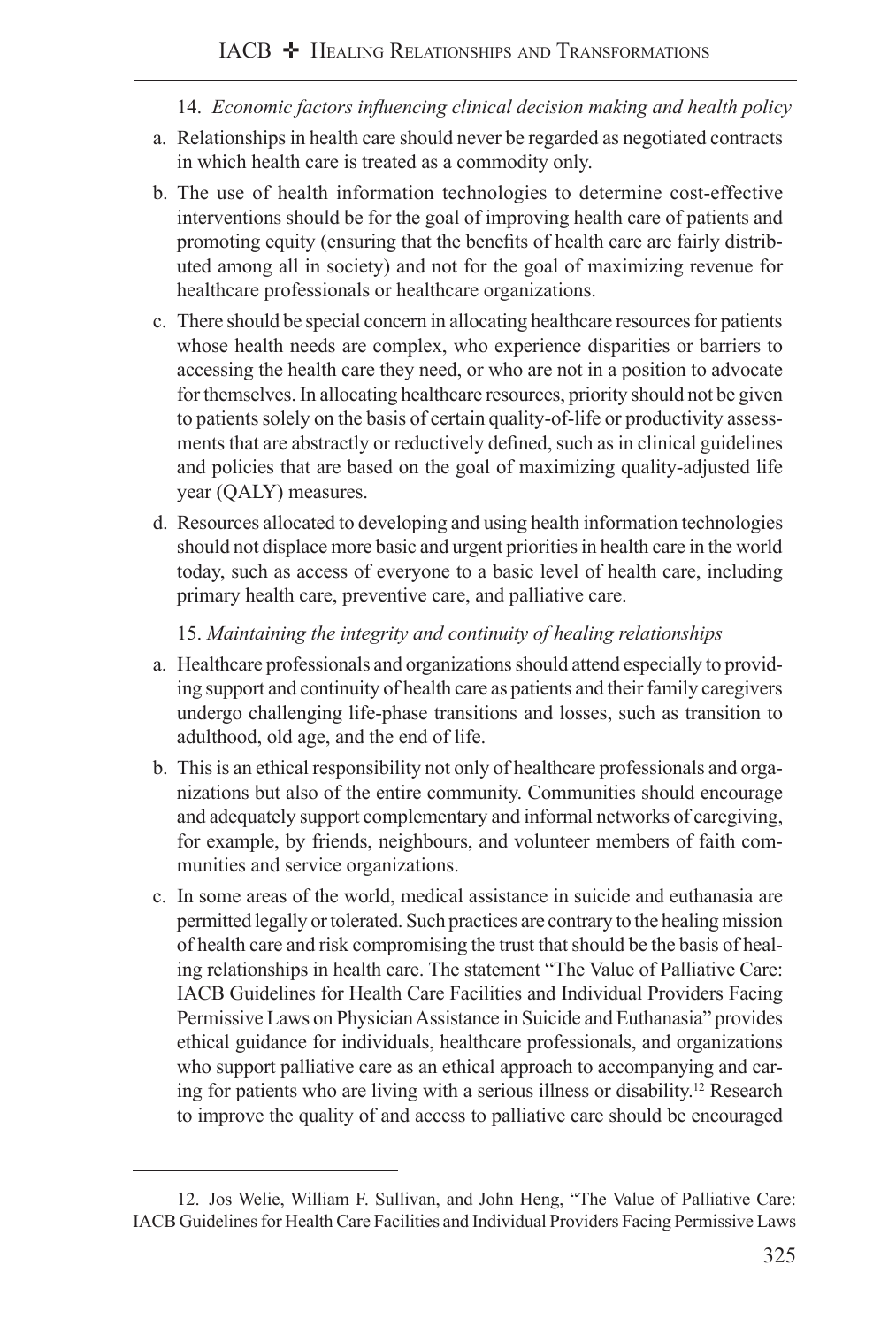to assemble knowledge necessary for effective advocacy for palliative care. We especially encourage research in ethics and reflection on assessing patient vulnerability and fragility in patients diagnosed with neurodevelopmental or neurodegenerative disorders.

## **Conclusions**

16. Healing relationships are essential to good-quality health care. They help patients and their family caregivers to find meaning and value in life while coping with illness, disability, losses, and impending death. Some significant transformations in health care, however, are changing healing relationships, for good or ill.

- It is important for patients, their family caregivers, and healthcare professionals to be aware of these changes and their ethical implications.
- Healthcare organizations and policy makers should respond proactively by developing policies to ensure that these transformations are guided by the value of fostering and strengthening healing relationships.
- Healthcare professionals should be educated to understand how fostering and strengthening their relationship to patients and families can enhance quality of care and offer accompaniment to patients and families in their ethical deliberations.
- Healthcare professionals should also be trained and supported to integrate transformations in health care (e.g., interdisciplinary teams and health information technologies) with fostering healing relationships.
- Efforts to seek cost-effective healthcare interventions should not compromise the quality of healing relationships in health care, equitable distribution of the benefits of health care, or special concern for patients who experience barriers to accessing needed health care.
- Funders should prioritize research in clinical medicine and ethics on improving the personal and relational aspects of health care. Ensuring that there are resources and adequate support for promoting healing relationships in health care is the ethical responsibility not only of healthcare professionals and organizations but also of everyone in society.

#### **Signatories**

| Camille Abettan (bioethics, psychiatry, philosophy)                | France |
|--------------------------------------------------------------------|--------|
| Shara Ally (nursing)                                               | Canada |
| Rev. Mr. Stepan Bilynskyy (bioethics, spiritual and pastoral care) | Canada |
| Robert Boyko (bioethics, family medicine)                          | Canada |
| Ian Casson (family medicine)                                       | Canada |
| Gaspare Castagna (student)                                         | Canada |
| Fr. Paul Chummar, CMI (moral theology, bioethics)                  | Kenya  |

on Physician Assistance in Suicide and Euthanasia," *National Catholic Bioethics Quarterly* 16.4 (Winter 2016): 657–662.